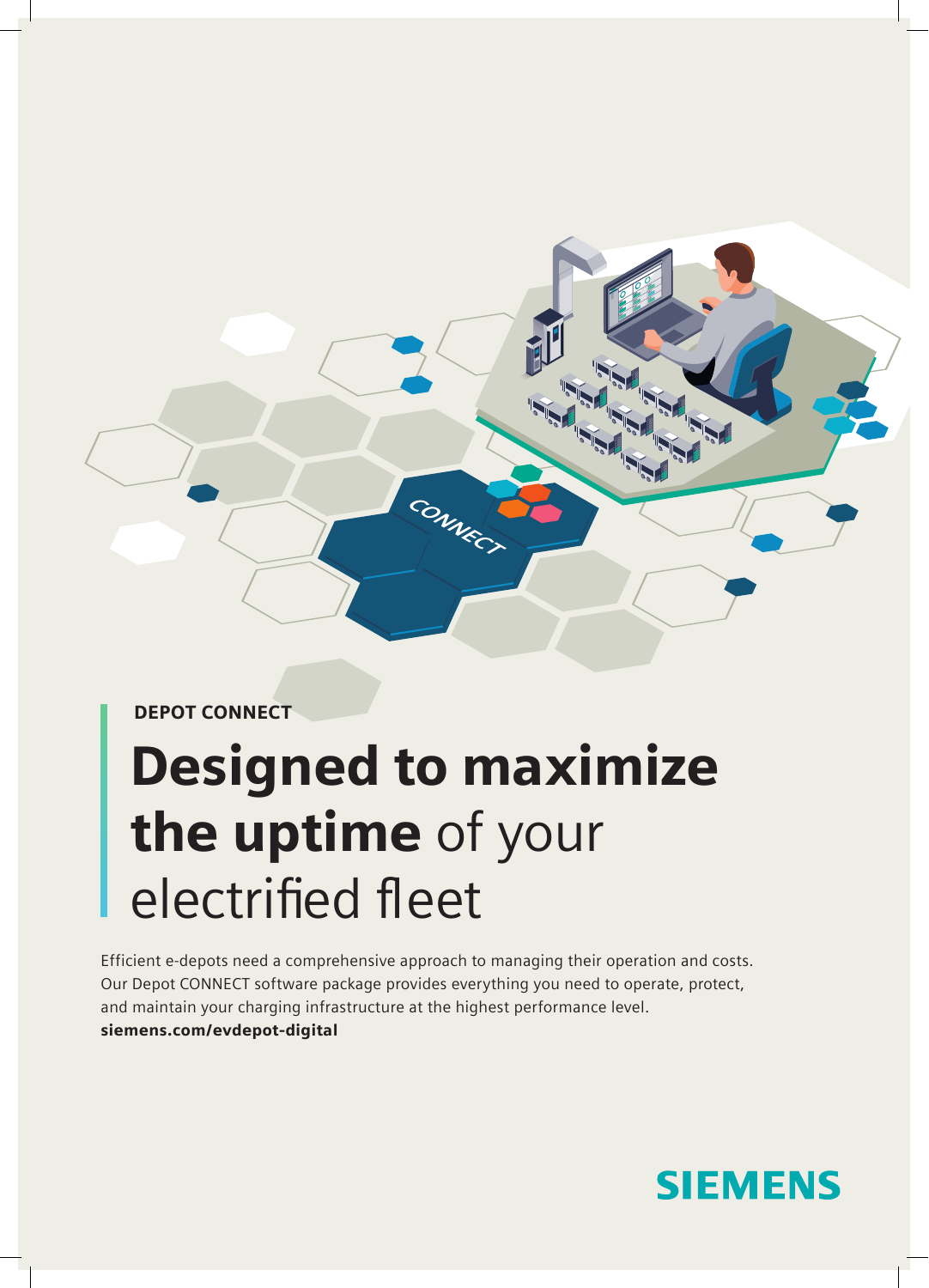#### DIGITAL SOLUTIONS FOR RELIABLE E-DEPOT MANAGEMENT

# All operating data and charge control *at* your fingertips

Our digital software solutions help you maximize your uptime while reducing CAPEX and OPEX. Depot CONNECT lets you benefit from enhanced operational transparency, reduced energy costs, increased availability, and smooth integration.

#### **Reporting & Monitoring**

View dashboards for all charging operations in a single application.

- Live monitoring of charger status and performance
- Detailed troubleshooting views
- Reports and statistics
- Export records via API

#### **Automated notifications**

Manage incidents end to end with event-driven notifications that can be integrated into existing operation systems.

- In-app notifications and
- email alerts
- Export details via API

#### $\blacksquare$  **API integration**

Seamlessly integrate your e-depot operation with your charging management systems, telematics partners, and others via application programming interfaces (API).

User

TX SAP

T٣

API



#### $\blacksquare$  Smart charging

习

Control your chargers to manage, shave, and distribute your e-depot's load.

- Load-shaving between chargers
- Preset maximum power levels for charger groups
- Preset power constraints for control groups (hourly/daily/weekly)
- Prioritization algorithms (first-in-first-out, first-in-last-out, SPLIT, round-robin)

#### **Remote reset**

Reduce maintenance visits and safeguard your charging schedule by clearing charger faults and resetting/rebooting your chargers remotely.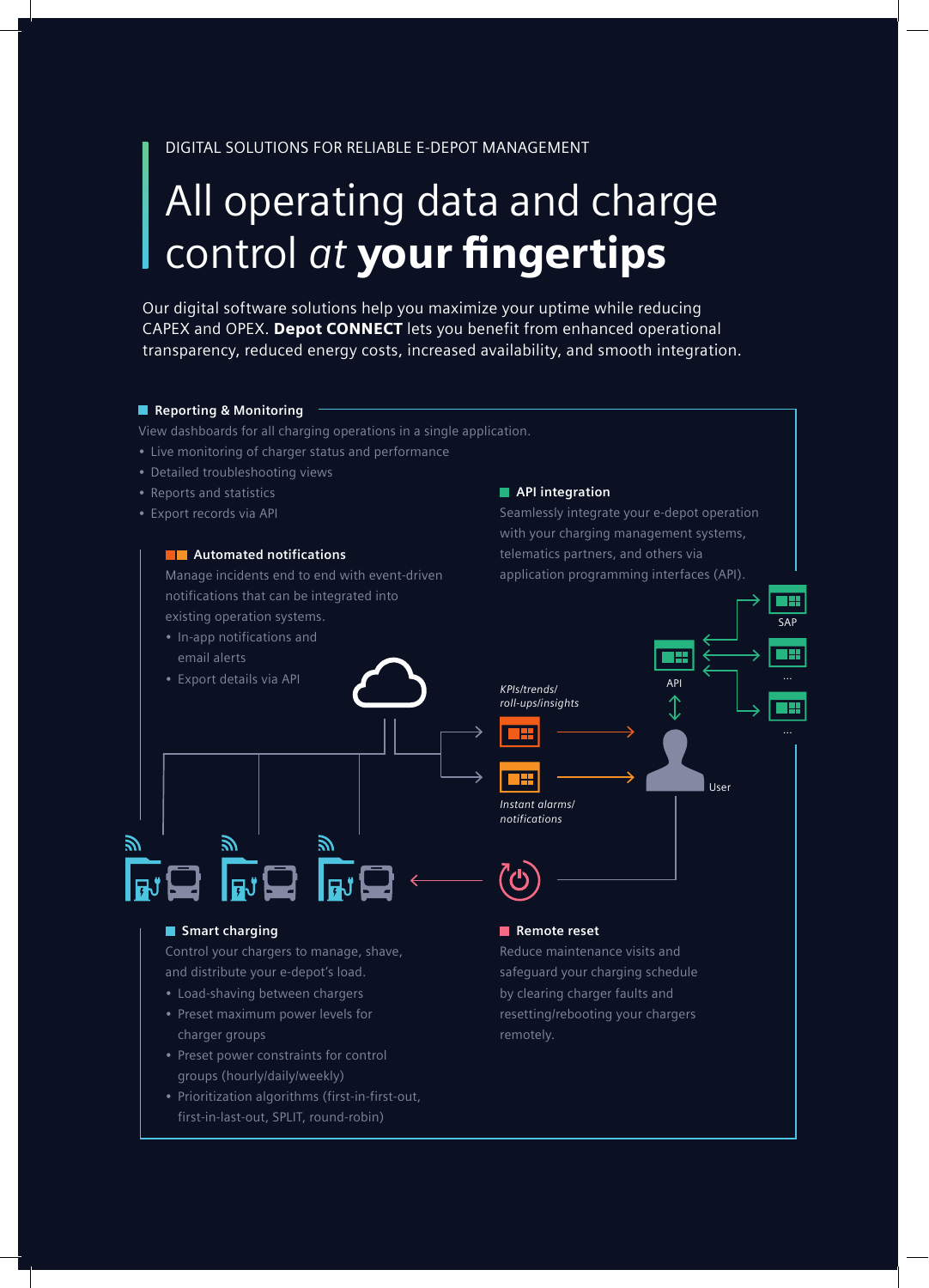### **Load-shaving** with Depot CONNECT **Subset of Smart charging** Smart charging

flattens the peaks to reduce power demands and protect the infrastructure.



### *approach to protect the power capacity of your e-depot.*

*Without* SMART CHARGING, the charging operations are uncontrolled and start whenever buses are plugged. This results in power peaks above the depot's maximum power capacity.

Depot CONNECT allows the user to set power limits for charger groups; in other words, load-shaving.

# **Load-shifting** with Depot CONNECT **Signal Smart charging** Smart charging

shifts power demand from time periods when electricity is expensive to time periods when electricity is cheap



# *approach to reduce the energy costs of your e-depot.*

*Without* SMART CHARGING, the charging operations are uncontrolled and start whenever buses are plugged. This results in power peaks when electricity is expensive.

Depot CONNECT allows the user to set power limits for charger groups; in other words, load-shifting. This moves the demand for electricity to times when consumption is less expensive, reducing the operational costs for the fleet.

## **Dynamic scheduling** of charging operations **Prioritization**

Depot CONNECT provides the right charging algorithms regardless of the layout of your e-depot. FIFO, FILO, SPLIT, or round-robin – the algorithms ensure that a given maximum power capacity is never exceeded and the available power is dynamically distributed to all connected vehicles.

*algorithms help you organize the charging of your fleet.*

#### Contact us

Learn more about our smart software solutions for e-depots.